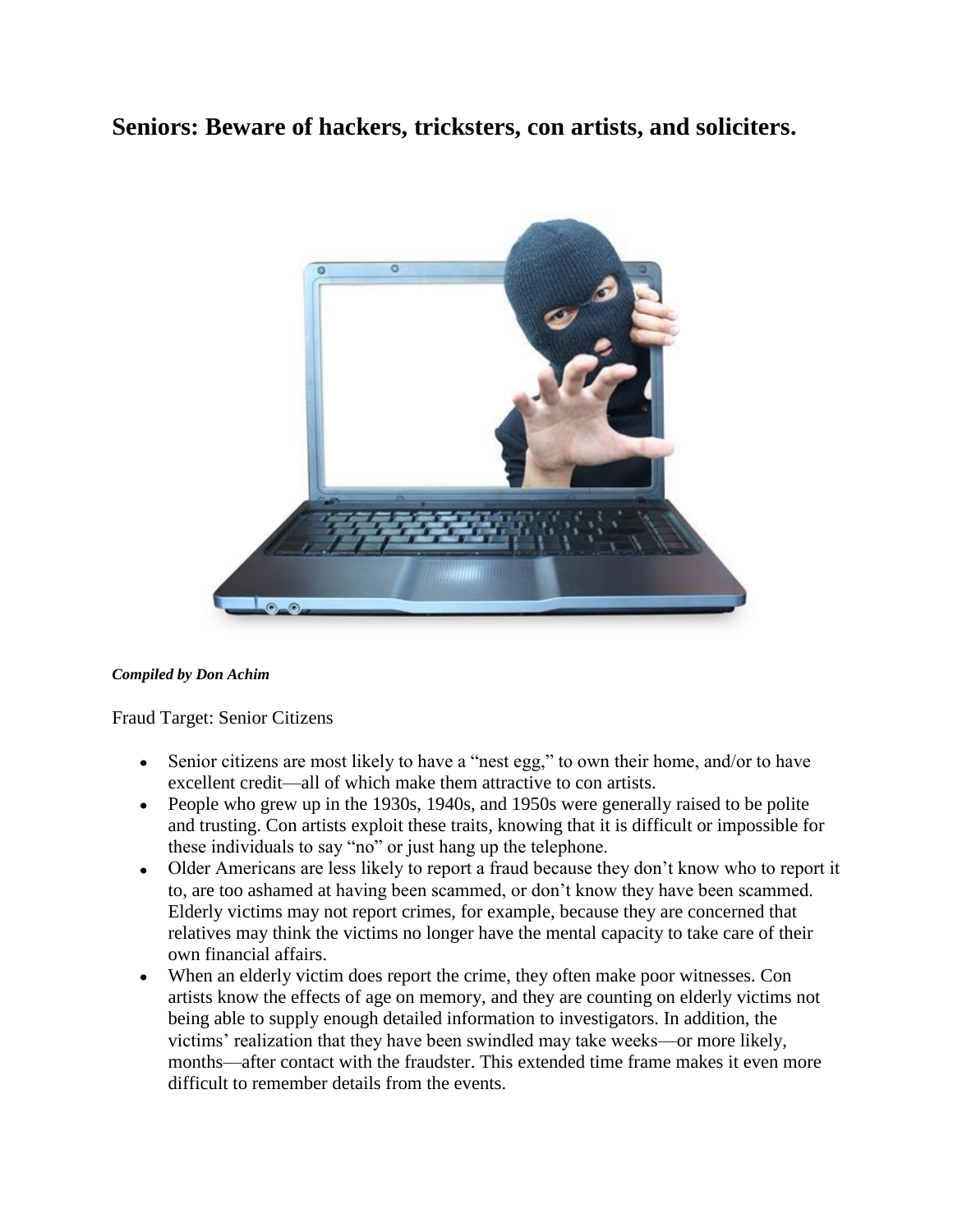Senior citizens are more interested in and susceptible to products promising increased cognitive function, virility, physical conditioning, anti-cancer properties, and so on. In a country where new cures and vaccinations for old diseases have given every American hope for a long and fruitful life, it is not so unbelievable that the con artists' products can do what they claim.

#### **What to Look For and How to Protect Yourself and Your Family**

#### **Health Care Fraud or Health Insurance Fraud**

Medical Equipment Fraud:

Equipment manufacturers offer "free" products to individuals. Insurers are then charged for products that were not needed and/or may not have been delivered.

"Rolling Lab" Schemes:

Unnecessary and sometimes fake tests are given to individuals at health clubs, retirement homes, or shopping malls and billed to insurance companies or Medicare.

Services Not Performed:

Customers or providers bill insurers for services never rendered by changing bills or submitting fake ones.

# **Counterfeit Prescription Drugs**

#### **Tips for Avoiding Counterfeit Prescription Drugs:**

- Be mindful of appearance. Closely examine the packaging and lot numbers of prescription drugs and be alert to any changes from one prescription to the next.
- Consult your pharmacist or physician if your prescription drug looks suspicious.
- Alert your pharmacist and physician immediately if your medication causes adverse side effects or if your condition does not improve.
- Use caution when purchasing drugs on the Internet. Do not purchase medications from unlicensed online distributors or those who sell medications without a prescription. Reputable online pharmacies will have a seal of approval called the Verified Internet Pharmacy Practice Site (VIPPS), provided by the Association of Boards of Pharmacy in the United States.
- Be aware that product promotions or cost reductions and other "special deals" may be associated with counterfeit product promotion.

# **Fraudulent "Anti-Aging" Products**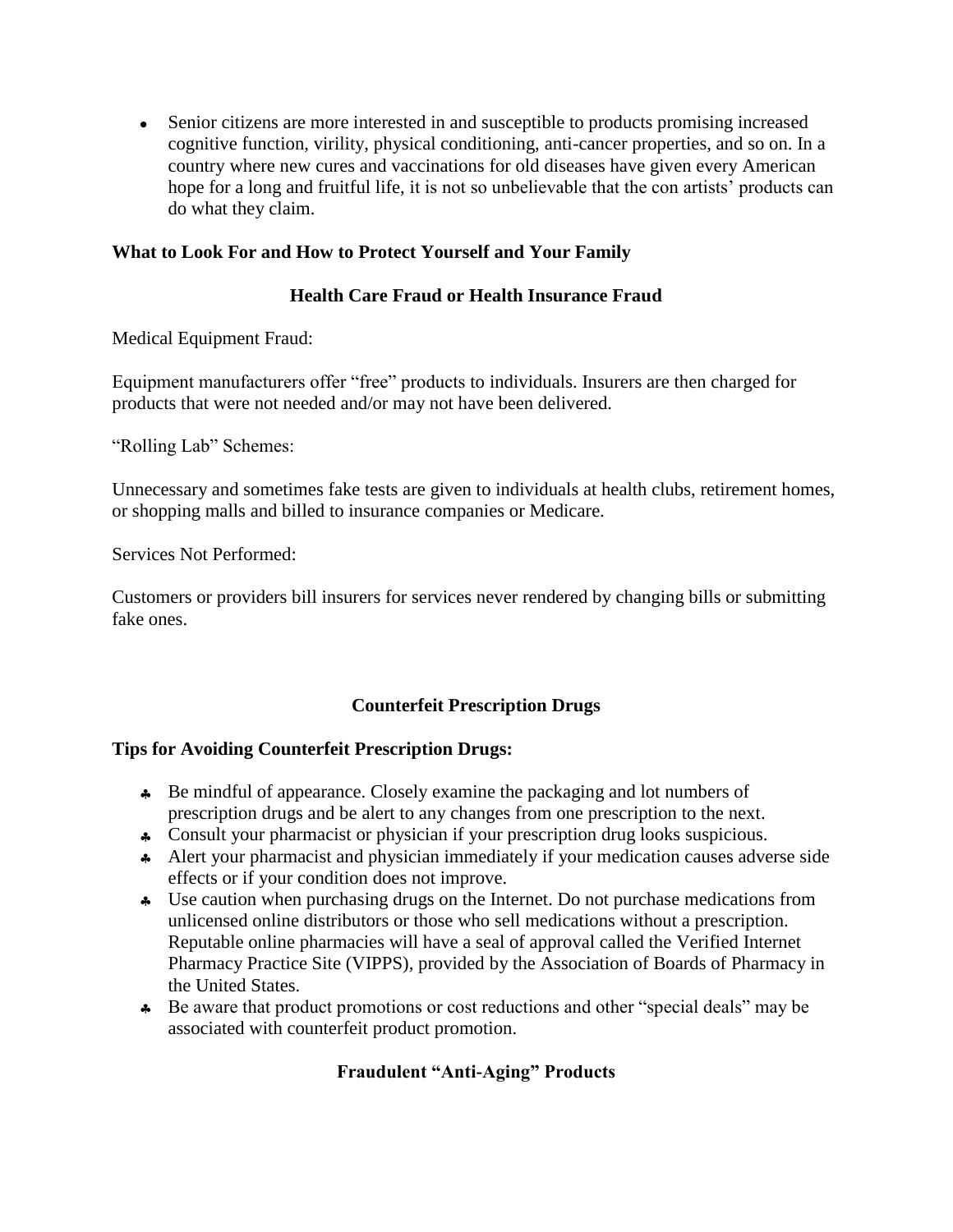### **Tips for Avoiding Fraudulent "Anti-Aging" Products:**

- If it sounds too good to be true, it probably is. Watch out for "Secret Formulas" or "Breakthroughs."
- Don't be afraid to ask questions about the product. Find out exactly what it should and should not do for you.
- \* Research a product thoroughly before buying it. Call the Better Business Bureau to find out if other people have complained about the product.
- Be wary of products that claim to cure a wide variety of illnesses—particularly serious ones—that don't appear to be related.
- Be aware that testimonials and/or celebrity endorsements are often misleading.
- Be very careful of products that are marketed as having no side effects.
- Question products that are advertised as making visits to a physician unnecessary.
- Always consult your doctor before taking any dietary or nutritional supplement.

#### **Telemarketing Fraud**

If you are age 60 or older—and especially if you are an older woman living alone—you may be a special target of people who sell bogus products and services by telephone. Telemarketing scams often involve offers of free prizes, low-cost vitamins and health care products, and inexpensive vacations.

There are warning signs to these scams. If you hear these—or similar—"lines" from a telephone salesperson, just say "no thank you," and hang up the telephone:

- "You must act now, or the offer won't be good."
- "You've won a free gift, vacation, or prize." But you have to pay for "postage and handling" or other charges.
- "You must send money, give a credit card or bank account number, or have a check picked up by courier." You may hear this before you have had a chance to consider the offer carefully.
- "You don't need to check out the company with anyone." The callers say you do not need to speak to anyone, including your family, lawyer, accountant, local Better Business Bureau, or consumer protection agency.
- "You don't need any written information about the company or its references."
- "You can't afford to miss this high-profit, no-risk offer."

#### **Tips for Avoiding Telemarketing Fraud:**

It's very difficult to get your money back if you've been cheated over the telephone. Before you buy anything by telephone, remember:

• Don't buy from an unfamiliar company. Legitimate businesses understand that you want more information about their company and are happy to comply.